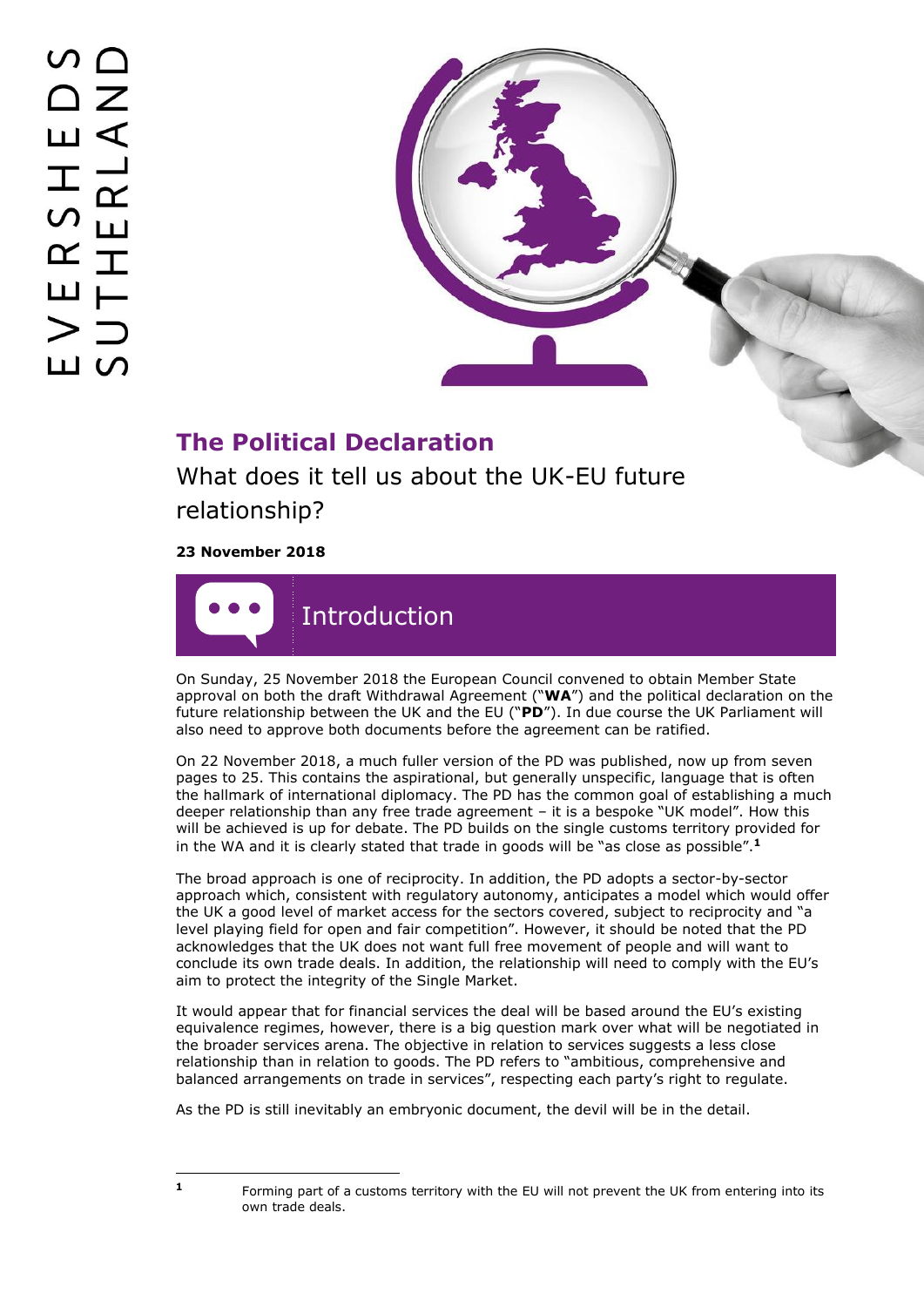## **What is its status?**

The PD is a non-binding statement of intent as to what will be included in the future Relationship Agreement between the UK and the EU<sup>2</sup>. It has been agreed by the UK and the EU's negotiators, agreed in principle at a political level and subject to endorsement by the Prime Minister and the President of the Commission at the special EU Council meeting on Sunday 25 November 2018. Therefore, if it is endorsed by the EU Member States, it will be subject to approval by the UK Parliament at the same time as it considers whether to approve the draft Withdrawal Agreement. It is not a treaty, does not create legal rights and cannot be enforced or relied upon by governments, corporate bodies or individuals.

### **What does it do?**

The PD is drafted with an eye to flexibility and to allow for changing political developments. It builds upon aspects of the arrangements in the WA, in particular the single customs territory, using those arrangements as the basis of a new relationship with the intention of creating:

*"an ambitious, broad, deep and flexible partnership across trade and economic cooperation, law enforcement and criminal justice, foreign policy, security and defence and wider areas of cooperation. Where the Parties consider it to be in their mutual interest during the negotiations, the future relationship may encompass areas of cooperation beyond those described in this political declaration."* (Paragraph 3)

#### **How deep will the new relationship be?**

The depth of the new relationship will depend upon the extent to which the UK is prepared to accept continued and ongoing alignment with EU rules. The greater the alignment, the deeper the relationship, which can obviate the need for customs checks at the border:

*"The Parties envisage that the extent of the United Kingdom's commitments on customs and regulatory cooperation, including with regard to alignment of rules, would be taken into account in the application of related checks and controls, considering this as a factor in reducing risk."* (Paragraph 28)

It appears that the relationship will be deeper for goods than for services.

# **How broad will the new relationship be?**

The UK will be entitled to participate in EU programmes provided that it abides by the EU's rules and pays for the privilege:

*"the Parties will establish general principles, terms and conditions for the United Kingdom's participation in Union programmes, subject to the conditions set out in the corresponding Union instruments, in areas such as science and innovation, youth, culture and education, overseas development and external action, defence capabilities, civil protection and space. These should include a fair and appropriate financial contribution."* (Paragraph 11)

# **Will the UK cease to be subject to the CJEU?**

The UK will not be subject to the direct jurisdiction of the Court of Justice of the EU ("CJEU"). However, to the extent that any dispute under the WA or the Relationship Agreement relates to EU law (which will include all the EU law with which the UK remains closely aligned and the EU law governing any EU agency or institution in which the UK continues to participate), the arbitral panels that oversee the WA and Relationship Agreement will refer such questions to the CJEU and accept its determination without question. This means that the CJEU, a court on which the UK will no longer have a judge and which has played a key role in expanding the role and powers of the EU, will have significant indirect jurisdiction over the UK. This will ensure consistency in the application of EU law and EU derived law in the UK and the EU.

 **2**

In Article 50 of the TEU, a state leaving the EU enters into a Withdrawal Agreement and then, in respect of its future relationship with the EU, a Relationship Agreement. We use that terminology in this briefing. It should be noted, however, that the UK Government also refers to the RA as a Future Economic Partnership ("**FEP**").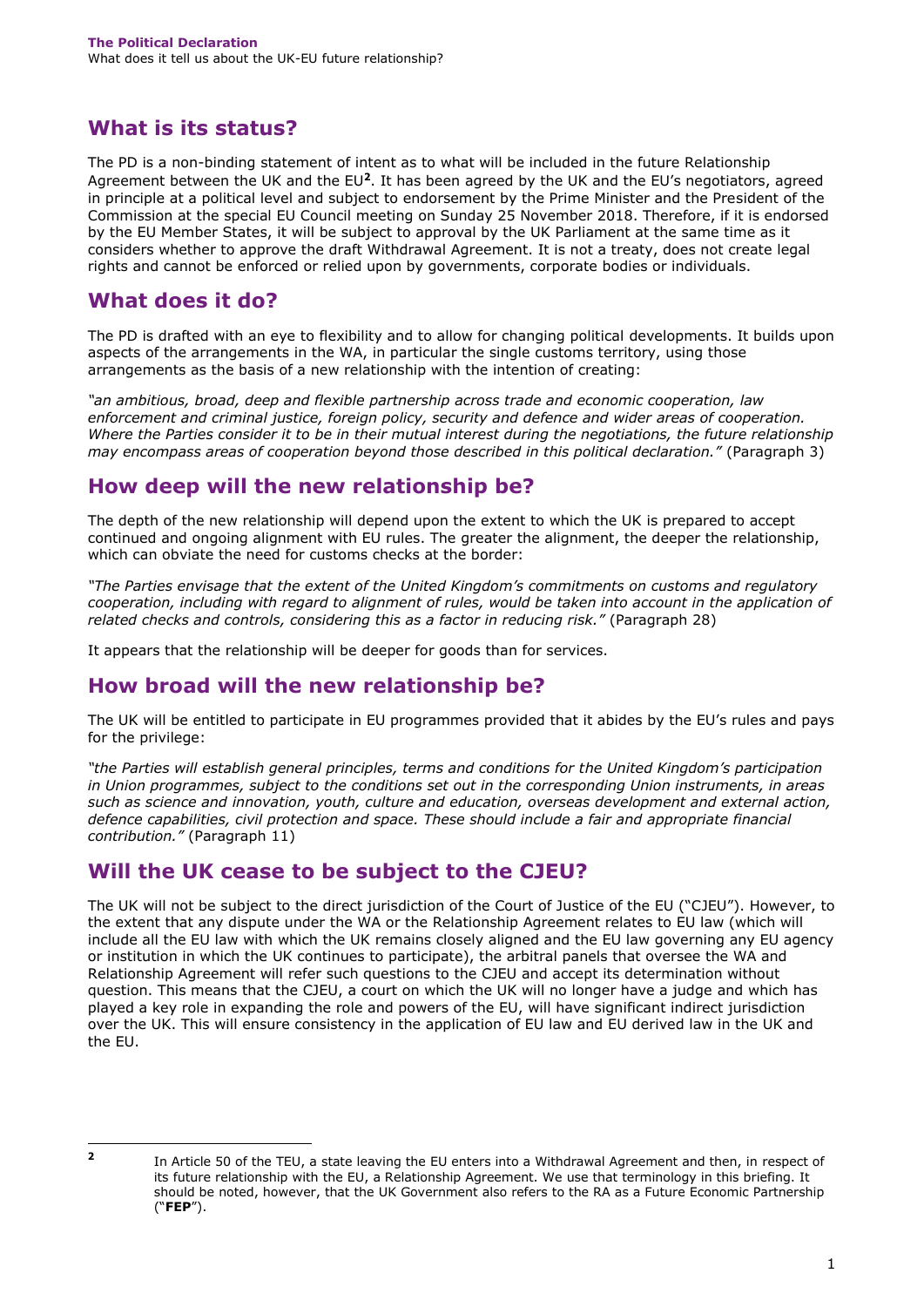# **Who wrote it?**

The PD has been put together at speed over the last week. We detect the hand of more than one draughtsman judging by the variations of style and terminology used. This inconsistency may give rise to difficulties in interpreting the PD when negotiating its translation into the legally binding Relationship Agreement.

## **Where do I find it?**

- **–** To read the PD, click [here.](https://assets.publishing.service.gov.uk/government/uploads/system/uploads/attachment_data/file/758557/22_November_Draft_Political_Declaration_setting_out_the_framework_for_the_future_relationship_between_the_EU_and_the_UK__agreed_at_negotiators__level_and_agreed_in_principle_at_political_level__subject_to_endorsement_by_Leaders.pdf)
- **–** To read the PM's statement on the PD, click [here.](https://www.gov.uk/government/speeches/pm-statement-in-downing-street-22-november-2018?utm_source=e020fe1f-87fe-40ff-8f03-11c0e84dc163&utm_medium=email&utm_campaign=govuk-notifications&utm_content=immediate)
- **–** To read the WA, click [here.](https://assets.publishing.service.gov.uk/government/uploads/system/uploads/attachment_data/file/756374/14_November_Draft_Agreement_on_the_Withdrawal_of_the_United_Kingdom_of_Great_Britain_and_Northern_Ireland_from_the_European_Union.pdf)



#### **General**

What the PD says in terms of goods and services needs to be read against its overarching theme, that the future trading relationship cannot allow the UK an advantage and that there must be a level playing field for open and fair competition. However, this is balanced against the EU's stated acknowledgement in the document that what is being offered to the UK is not an off-the-shelf deal.

#### **Goods**

The key points to note in relation to goods are:

- **–** the PD offers a free trade area, with an express statement that there will be no tariffs or quotas on goods across all sectors. Despite the fact that the PD refers to the need to "build and improve on the single customs territory provided for in the WA which obviates the need for checks on rules of origin", the PD also recognises that that UK will have an "independent trade policy" from the EU. The ability of the UK to enter into separate free trade agreements clashes with the idea of improving on the proposed single UK-EU customs territory described in the WA. The PD does not explain how the arrangement would deal with a divergence between EU and UK independent trade policy which resulted in differing trade tariffs for third country imports (so as to remove the need for customs formalities)
- **–** the PD states that both sides are determined to replace the backstop, which will be put in place as part of the WA to prevent a hard border between Northern Ireland and the Republic of Ireland (the "**Northern Ireland Backstop**"), by a subsequent agreement that establishes alternative arrangements for ensuring the absence of a hard border "on a permanent footing"
- **–** the PD does not, however, offer frictionless trade in goods, instead referring to "deep regulatory and customs co-operation" and trying to avoid unnecessary barriers to trade in goods if compatible with regulatory autonomy. The text reflects the EU's desire to ensure the integrity of the Single Market, and the UK's wish for sovereignty, admitting that customs procedures are indispensable in such circumstances: "the parties will form separate markets and distinct legal orders. Moving goods across borders can pose risks to the integrity and proper functioning of these markets, which are managed through customs procedures and checks"
- **–** the PD refers to the possibility of using "max fac" arrangements as a way of avoiding the Northern Ireland Backstop taking effect: Paragraph 26 refers to making use of all available facilitative arrangements and technology, mutual recognition of trusted traders' programmes, and mutual assistance (including the recovery of claims for taxes and duties). (If these are put in place, this would lessen border checks and regulatory hurdles)
- **–** as regards regulatory compliance and the cross-border supply of goods, the PD does not confirm that the parties will agree regulatory alignment and is a long way from the UK Government proposals of a common rulebook (as set out in the Chequers plan in July). Instead, the language used in the PD is more vague, referring to agreeing disciplines on "common principles" in the fields of standardisation, technical regulatory, conformity assessments, accreditation and labelling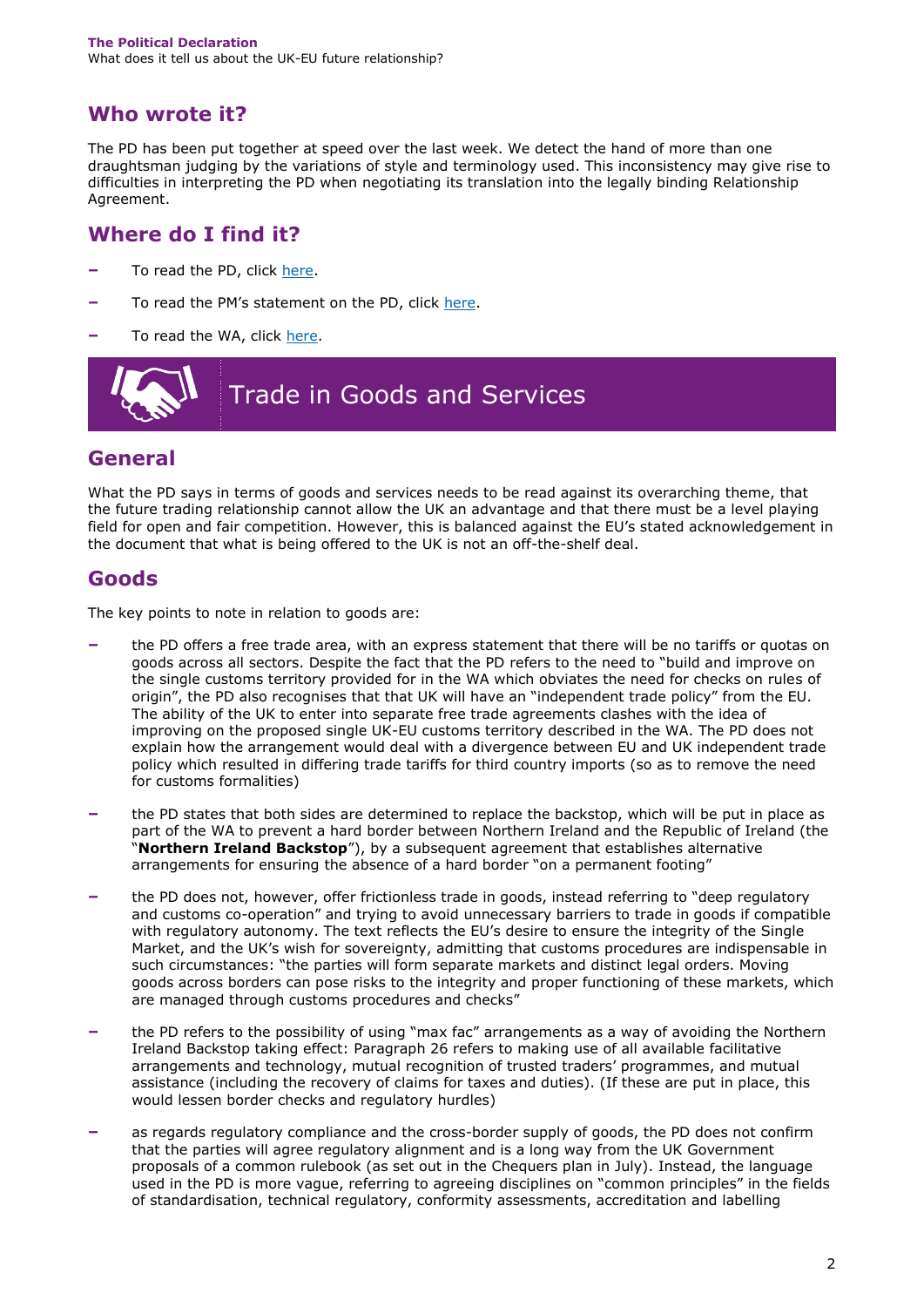**–** the PD does not rule out the possibility of closer conformity or alignment or mutual recognition of regulatory assessments (Paragraph 25, for example, refers to the UK "[considering] aligning with Union rules in relevant areas"), but neither does it provide clarity now on what might be put in place post transition. There may be more uncertainty arising from arguments as to whether particular regulations meet any new mutually agreed principles.

As regards practicalities in the short term:

- **–** in terms of contingency planning for businesses, even assuming the WA is approved by all relevant parties in the UK and the EU, and taking an optimistic view on the future progress of trade negotiations, the introduction of customs formalities and additional regulatory controls is likely, with the need to factor these into delivery timetables and performance obligations
- **–** for the aerospace, medical, and chemical industries, the PD will be a disappointment. There is no commitment for the UK to join EU agencies, only statements of the parties exploring the possibility of UK co-operation with the European Medicines Agency, the European Chemicals Agency and the European Aviation Safety Agency
- **–** confirmation that the economic partnership "should ensure no tariffs, fees, charges or quantitative restrictions" on goods is useful, however, there remains some uncertainty as to whether the UK will, in fact, decide to align itself fully with the EU's regulatory framework. The PD offers the UK a choice: it can choose maximum regulatory alignment with the EU (with consequential loss of control over its laws) or independence (with consequential introduction of border checks and other barriers to trade).

#### **Services**

The PD does not offer any detail in respect of how trade in services between the UK and the EU will operate. However, there is a suggestion in Paragraph 29 that the UK may be offered more in terms of access to the EU services market than a conventional free trade agreement typically provides for. The key points in relation to services are:

- **–** a promise of "substantial sectoral coverage" (although this is required by WTO rules in any event in order for a free trade agreement to be allowed as an exception from WTO rules). Specifically mentioned are professional and business services, telecommunication services, courier and postal services, distribution services, environmental services, financial services, transportation services and other services of mutual interest
- **–** a positive statement that service providers and investors are to be treated in a non-discriminatory manner, including with regard to establishment, but as with the provisions in respect of goods, the level of access to the EU services market is likely to be linked to the degree of alignment by the UK with the EU regulatory framework
- **–** again, the PD avoids reference to commitments on alignment, instead referring to the UK and the EU agreeing "disciplines on domestic regulation"
- **–** digital services warranted a separate mention in the text, with the PD stating that the UK and the EU will agree provisions to facilitate electronic communication and to address unjustified barriers to electronic trade.

#### **Commercial disputes**

Although the PD covers future co-operation in the field of criminal justice, there is no statement on what the parties want to achieve in civil and commercial judicial co-operation. Although during the transition period of the WA, the UK will remain subject to and benefit from the current EU wide regimes on choice of courts and recognition of judgements, there is nothing in the PD that continues this. The UK has already confirmed its readiness to accede to another international convention on choice of courts, the 2005 Hague Convention, and, although less extensive than the current EU wide regime, perhaps the UK and EU believe that this is an adequate replacement if no preliminary agreement on future reciprocity can be agreed now.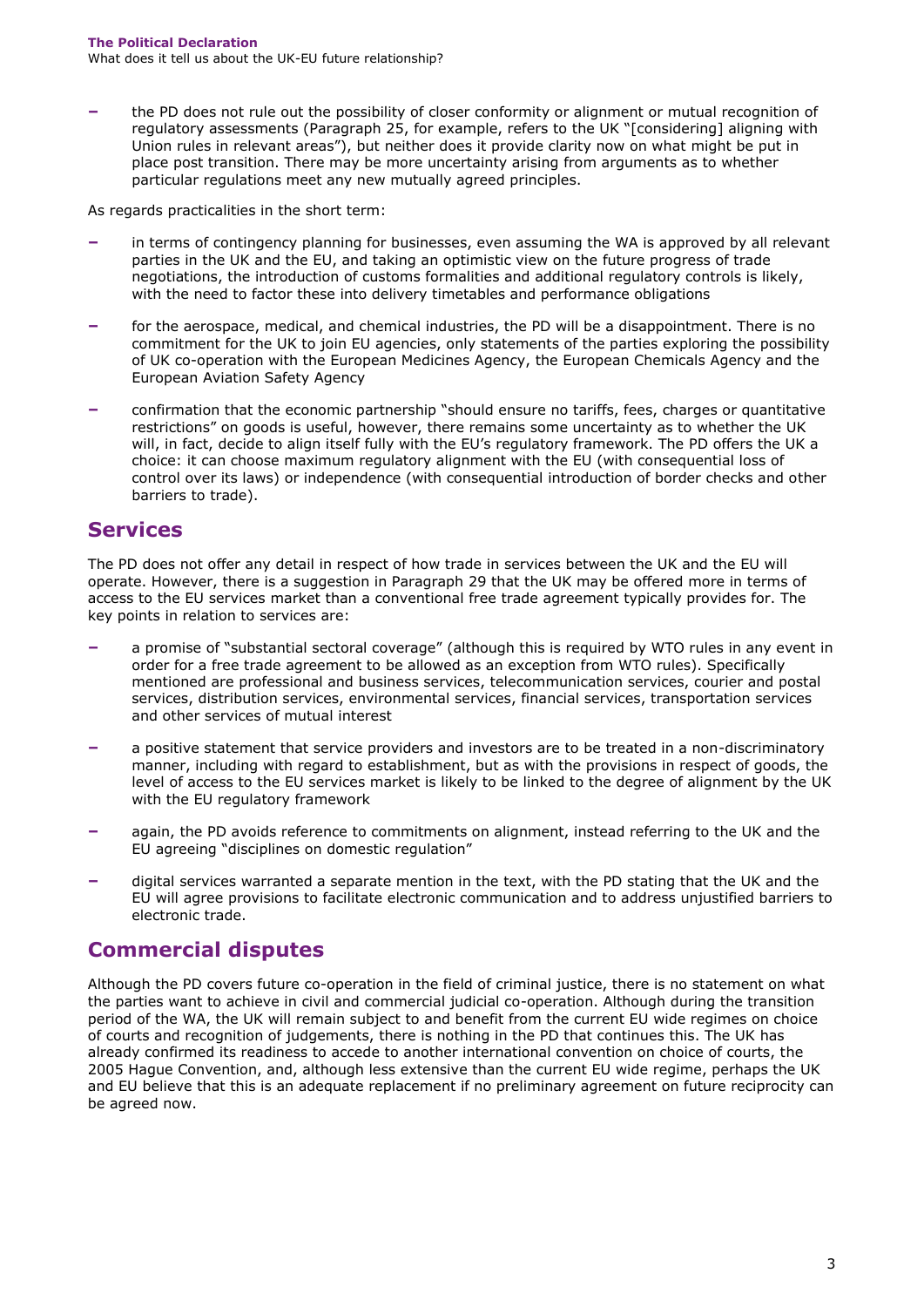

# Financial Services

## **Equivalence**

When the Chancellor set out the UK's opening negotiating position on financial services earlier in the year, the goal of the UK Government was mutual recognition of standards in financial services that would have permitted trade to continue substantially as it currently does under the financial services "passports".

When the EU rejected this, the UK Government proposed "enhanced equivalence", which would have broadened and deepened the EU's equivalence regimes for third countries under some of the Financial Services Directives and Regulations. Crucially, enhanced equivalence would have lengthened the period of notice that needs to be given before withdrawing a finding of equivalence from 30 days to six months and made that withdrawal subject to arbitration. This too was rejected by the EU.

In the WA there is no mention of any equivalence regime that would extend or depart from the current regimes. There is also no agreement that the UK will be considered equivalent or even that the equivalence assessments will be completed before the end of the transitional period. Instead, there is a non-binding agreement that the EU will endeavour to complete equivalence assessments by the end of June 2020. It is not clear from the WA whether or not the EU is prepared to extend the 30 days' notice period for withdrawing a finding of equivalence, however, the PD does provide for co-operation on financial services which,

*"should include transparency and appropriate consultation in the process of adoption, suspension and withdrawal of equivalence decisions"*. (Paragraph 39)

This is counterbalanced, however, by the following commitment:

*"respecting the Parties' regulatory and decision-making autonomy, and their ability to take equivalence decisions in their own interest."* (Paragraph 37)

The text of the PD treats the UK like any other third country outside the EU or EEA for the purposes of financial services. In other words, the DP has the same effect as a no-deal or reliance on WTO standards, which are hardwired, in any event, into the Financial Services Directives.

The UK is entitled to seek an equivalence assessment for the limited access to the EU's financial services markets available under the equivalence regimes under the individual directives offering third country firm access or special treatment.

Provided the EU meets the June 2020 timetable for the equivalence assessment mentioned above, UK financial services firms will know six months before the end of the transitional period the basis on which they will be able to access the EU financial services markets when the transitional period comes to an end on 31 December 2020.

The significance of the equivalence assessment is that some, but not all, EU financial services legislative acts contain mechanisms (third-country regimes) allowing financial institutions based in third countries to gain access to EEA markets. A common precondition for these mechanisms to be available is that the third country's regulatory regime has been deemed to be equivalent to that of the EU. The majority of EU financial services legislative acts do not contain equivalence regimes relating to access rights. The legislative acts that currently contain equivalence provisions relating to access are MiFID II and the AIFMD. Broad third country regimes are not available for deposit-taking, lending, mortgage lending, insurance mediation and activities relating to UCITS.

The limited scope of the equivalence regimes and the right of the EU to withdraw an equivalence finding, mean that even in the likely event that the UK is found to have equivalence, the equivalence regimes will have limited effect. Like other third country institutions, UK institutions will have to seek authorisation in an EU27 Member State, as many now are. Similarly, like other third country institutions once the Temporary Permissions Regime expires in the UK, EU27 institutions will need to be PRA and/or FCA authorised.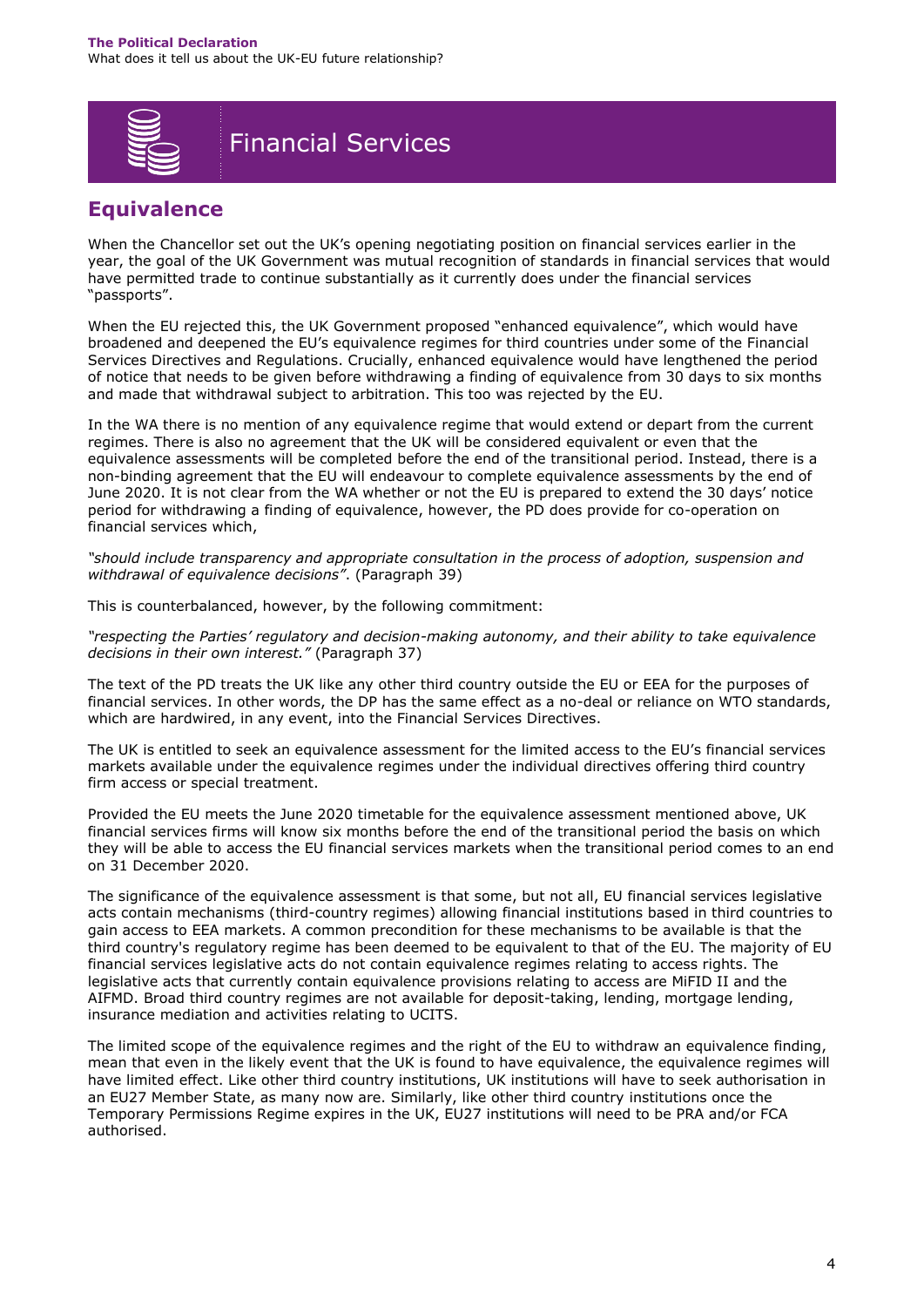# **Establishment**

In Paragraph 31 the PD provides that service providers and investors (which includes financial services per Paragraph 30) should be "treated in a non-discriminatory manner, including with regard to establishment." It is unclear quite what the extent of this provision is meant to be, but under the EU Treaties the right of establishment means the right to conduct business through a branch. To what extent this may be the case will depend upon how the PD is translated into a Relationship Agreement.

# **Disciplines on domestic regulation**

In Paragraph 34 the PD makes provision for the UK and EU to agree "disciplines on domestic regulation" in respect of various aspects of services, including financial services, which is EU jargon meaning that UK and EU law should remain harmonised. This is likely to inhibit the FCA's long stated intention to raise UK financial services regulatory standards after Brexit as part of its drive to make the UK more competitive.



The EU has consistently made clear that whatever trade relationship is agreed between the UK and the EU, it must ensure a level playing field for "open and fair competition". This is repeated on several occasions in the PD. Paragraph 79 of the PD provides that the UK (and the EU) will be required to give commitments to this effect.

UK competition law currently mirrors EU competition law and there are no immediate Government proposals to change this. Once the UK is no longer a Member State, it is envisaged that the European Competition Commission will cease to have jurisdiction in the UK, for example, to conduct dawn raids or to review transactions which have actual or potential effects in the UK. Such matter will fall under the exclusive jurisdiction of the UK competition authorities. However, under the terms of the PD, they will need to ensure that their actions do not disadvantage businesses operating in the EU.

In terms of State aid, the European Competition Commission currently has exclusive jurisdiction to determine whether any "aid" that is given to UK based companies complies with EU State aid rules. The Government has confirmed that it will introduce UK specific State aid rules, which will mirror those in the EU, with the UK Competition and Markets Authority overseeing them.

Businesses operating in both the UK and the EU should expect close alignment on State aid rules and a lot of alignment on other competition issues.



The PD contains broad principles as to how travel for business, work, study, family and tourism will be managed when free movement between the UK and the EU will come to an end. There is a recognition of the right of both the EU and the UK to apply their respective conditions on entry, stay, study and work but such conditions should reflect the principles stated in the PD.

The principles outlined are that:

- **–** arrangements should be consistent across all member states and reciprocal suggesting that the UK and the remaining member states cannot impose different requirements based on EU nationality
- **–** short-term trips, that fall short of work or study we expect, should be possible without visa requirements
- **–** consideration should be given to system which allow for study, internships and research
- **–** business travel should be accommodated. Business travel is not defined but key areas will include frontier workers i.e. those that live in one member state and work in another and the ability of employees of pan-European employers to visit the UK and the EU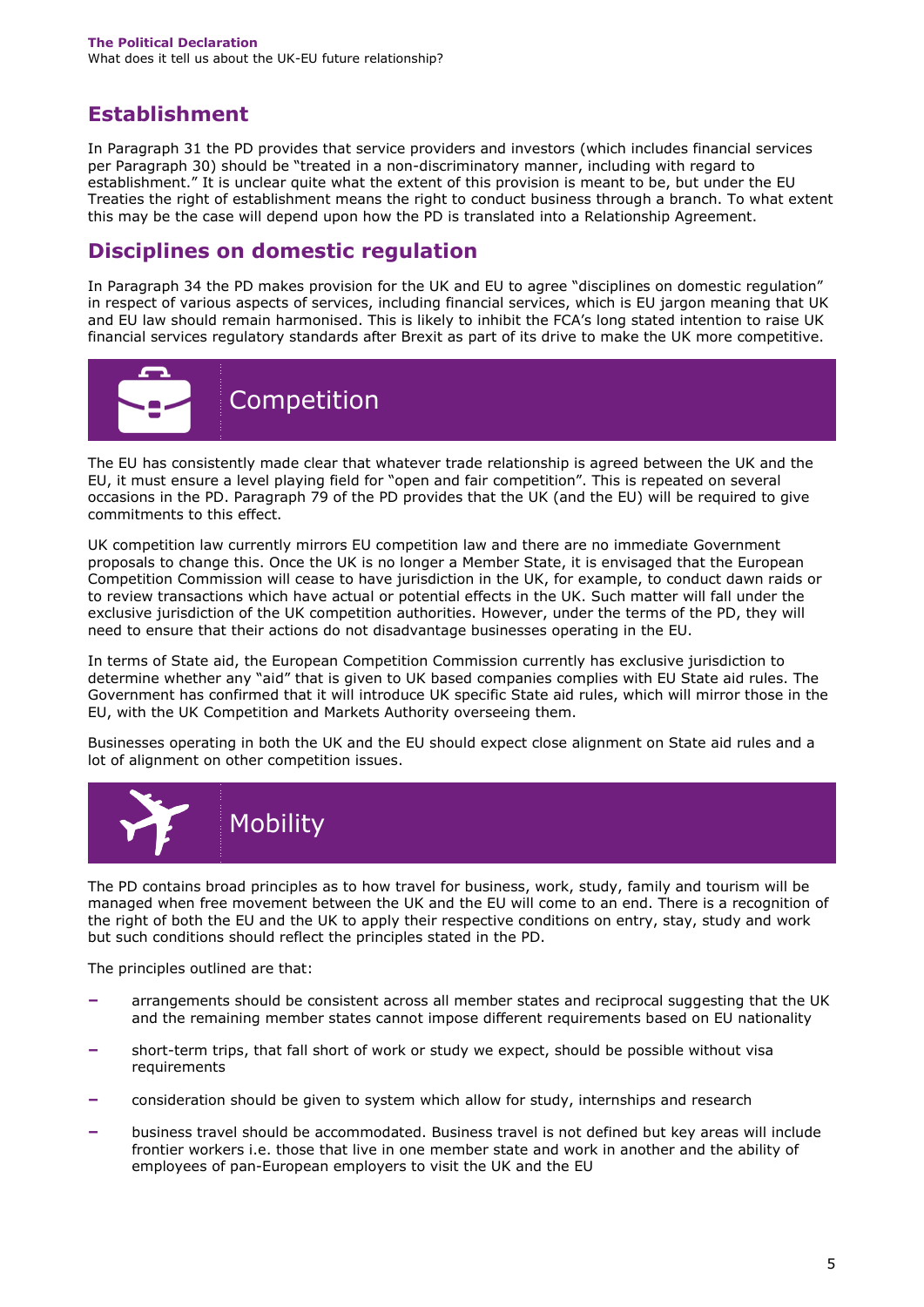#### **The Political Declaration** What does it tell us about the UK-EU future relationship?

In summary the PD itself does not flesh out how mobility will work when free movement ends but sets out the basis upon which the UK and the EU must now construct immigration structures.



As to transport, the declaration recognises that there will need to be arrangements to ensure that connectivity is preserved in respect of cross-border movement. Since, in the transport sector, there is a complex interplay between EU and international rules, the declaration also reflects the need to have regard to the international legal frameworks that apply. Overall, the aspirational language is low key. There seems to be little expectation that current levels of market access will be deliverable. But there is a strong endorsement of the need for cooperation among sectoral regulators.



# Data Protection and related issues

The PD echoes the sentiment of the outline declaration that accompanied the publication of the draft WA in respect of data protection (see Paragraphs 8 to 10). The EU commits to assess the UK against the EU's adequacy framework and "endeavour" to make a decision in this regard before the end of 2020 – a finding of adequacy would facilitate the seamless continuation of personal data transfers from the EU to the UK post-transition. The quid pro quo is that, in the meantime, the UK will take steps to facilitate transfers of personal data to the EU. In addition, the parties explicitly commit to make arrangements for the appropriate cooperation between regulators, which could be interpreted as a nod to the potential continuation of the ICO's participation in the operation of GDPR's one-stop-shop mechanism in some form.

The PD's general regulatory provisions could also overlap with the regulation and enforcement of data protection matters, such as the commitments to promote transparent efficient and compatible regulatory approaches and avoid unnecessary regulatory requirements (Paragraph 33), to develop disciplines on domestic regulation, including in the telecommunications and financial services sectors (Paragraph 34) and to exchange information and share best practice (Paragraph 35).

Looking beyond the PD's core data protection provisions, it is worth noting the parties' mutual cooperation commitments in connection with cybersecurity and data sharing for law enforcement purposes, including to:

- **–** establish a "broad, comprehensive and balanced security partnership" to address threats including, amongst other things, cyber-attacks (Paragraph 80)
- **–** exchange intelligence (including in the field of cyber threats) and contribute to a shared understanding of Europe's security environment (Paragraph 105)
- **–** promote security and stability in cyberspace through increased international cooperation, including to share information on cyber-incidents, techniques and origin of attackers, threat-analysis and best practices to help protect the EU and UK against common threats (Paragraph 110)
- **–** put in place arrangements to respond to evolving threats, disrupt terrorism and serious criminality, facilitate investigations and prosecutions, and ensure the security of the public (Paragraph 85)
- **–** exchange data (including PNR, DNA, fingerprints and vehicle registration data) in a "timely, effective and efficient" manner (Paragraph 86)

In addition, in the context of the digitalisation of trade, the PD contains provisions seeking to prevent unjustified data localisation requirements from being introduced and to facilitate non-personal data flows (Paragraph 40).